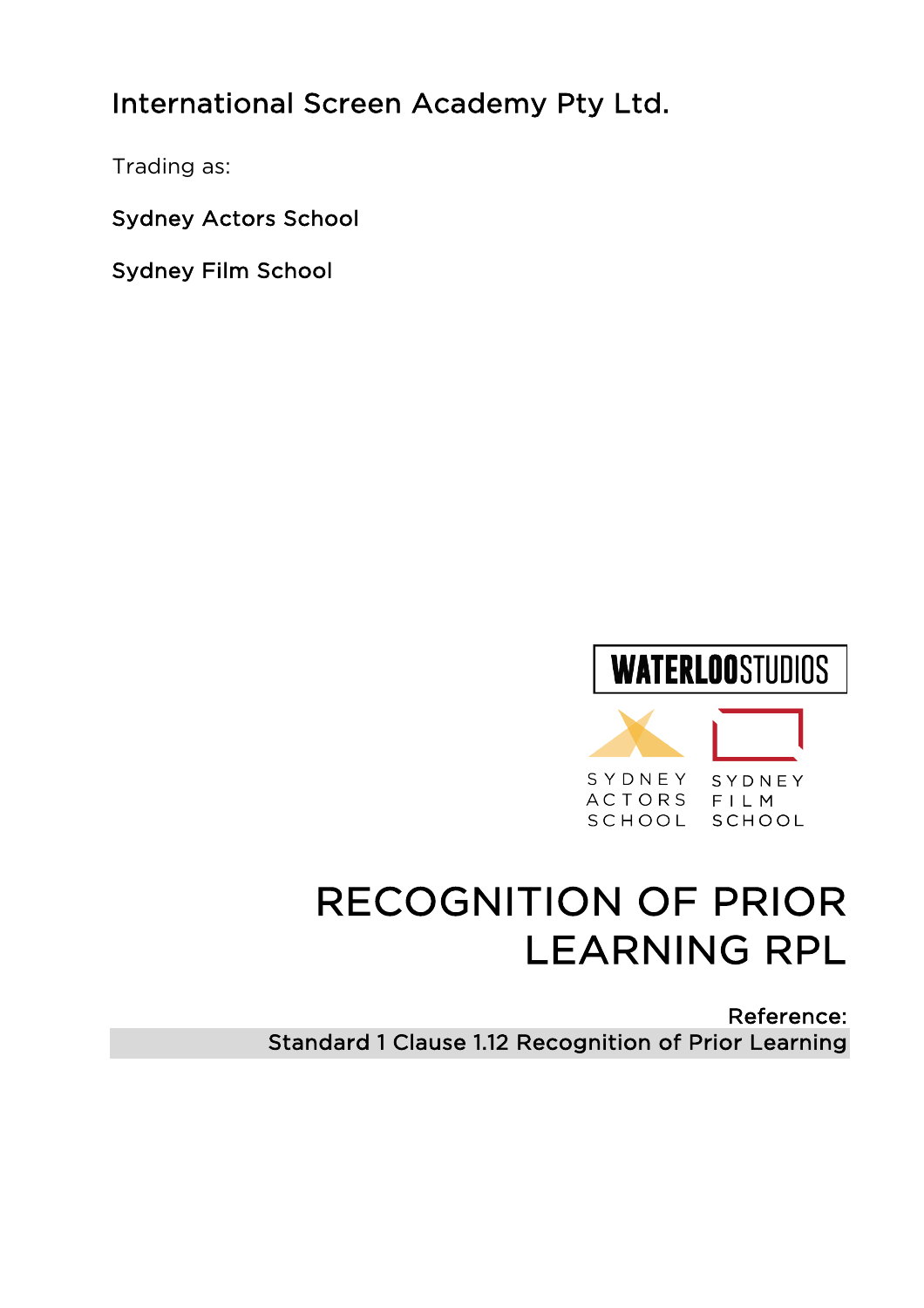#### VERSION HISTORY

| <b>Policy Owner:</b>   |                  | Executive Chairman                              |                                                            | Mr Simon Hunter    |         |  |  |
|------------------------|------------------|-------------------------------------------------|------------------------------------------------------------|--------------------|---------|--|--|
| Document               |                  | General Manager                                 |                                                            | Mr Ashley Curry    |         |  |  |
| Management:            |                  |                                                 |                                                            |                    |         |  |  |
| File :                 |                  | POL_TR02 Recognition of Prior Learning RPL v2.3 |                                                            |                    |         |  |  |
| Last Updated on:       |                  | 08/2018                                         |                                                            | <b>Next Review</b> | 08/2019 |  |  |
|                        |                  |                                                 |                                                            | Date:              |         |  |  |
| <b>Changes history</b> |                  |                                                 |                                                            |                    |         |  |  |
| Number                 | Dates            |                                                 | Changes summary                                            |                    |         |  |  |
| V2.3                   | May 2019         |                                                 | Further customisation for ISA Pty Ltd                      |                    |         |  |  |
| V <sub>2.2</sub>       | August           |                                                 | Customised for ISA Pty Ltd                                 |                    |         |  |  |
|                        | 2018             |                                                 |                                                            |                    |         |  |  |
| V <sub>2.2</sub>       | January          |                                                 | Update for National Code 2018                              |                    |         |  |  |
|                        | 2018             |                                                 |                                                            |                    |         |  |  |
| V <sub>2.1</sub>       | May 2017         |                                                 | Update for National Code 2017                              |                    |         |  |  |
| V2.0                   | September        |                                                 | Quality assurance check across documents with reference to |                    |         |  |  |
|                        | 2016             |                                                 | ASQA fact sheets and ESOS Act changes & Explanatory        |                    |         |  |  |
|                        |                  |                                                 | guide                                                      |                    |         |  |  |
| V <sub>1.0</sub>       | <b>July 2016</b> |                                                 | New standards for RTO's 2015                               |                    |         |  |  |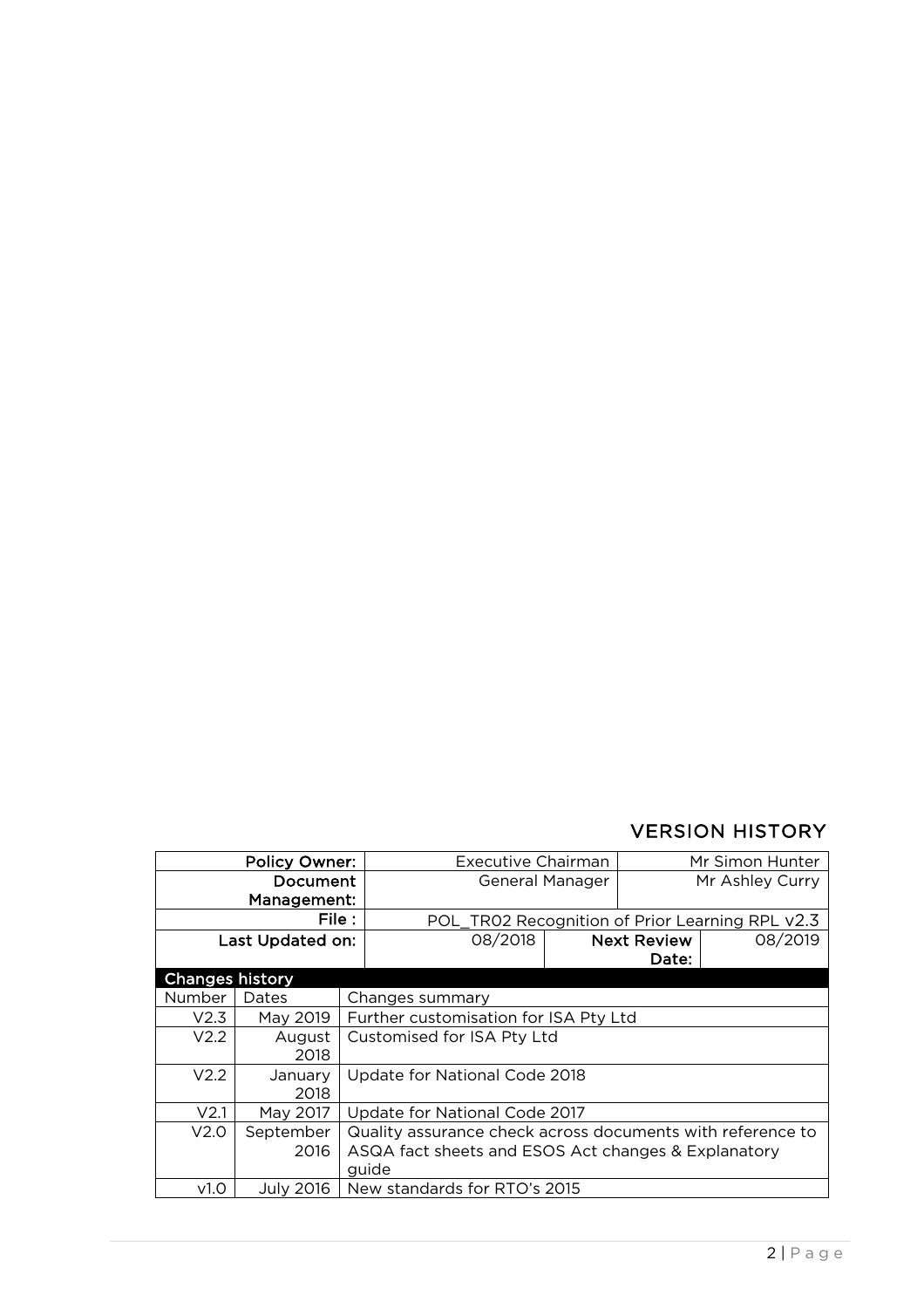## TABLE OF CONTENTS

| For overseas students - The RPL decisions made AFTER commencement of the |  |
|--------------------------------------------------------------------------|--|
|                                                                          |  |
|                                                                          |  |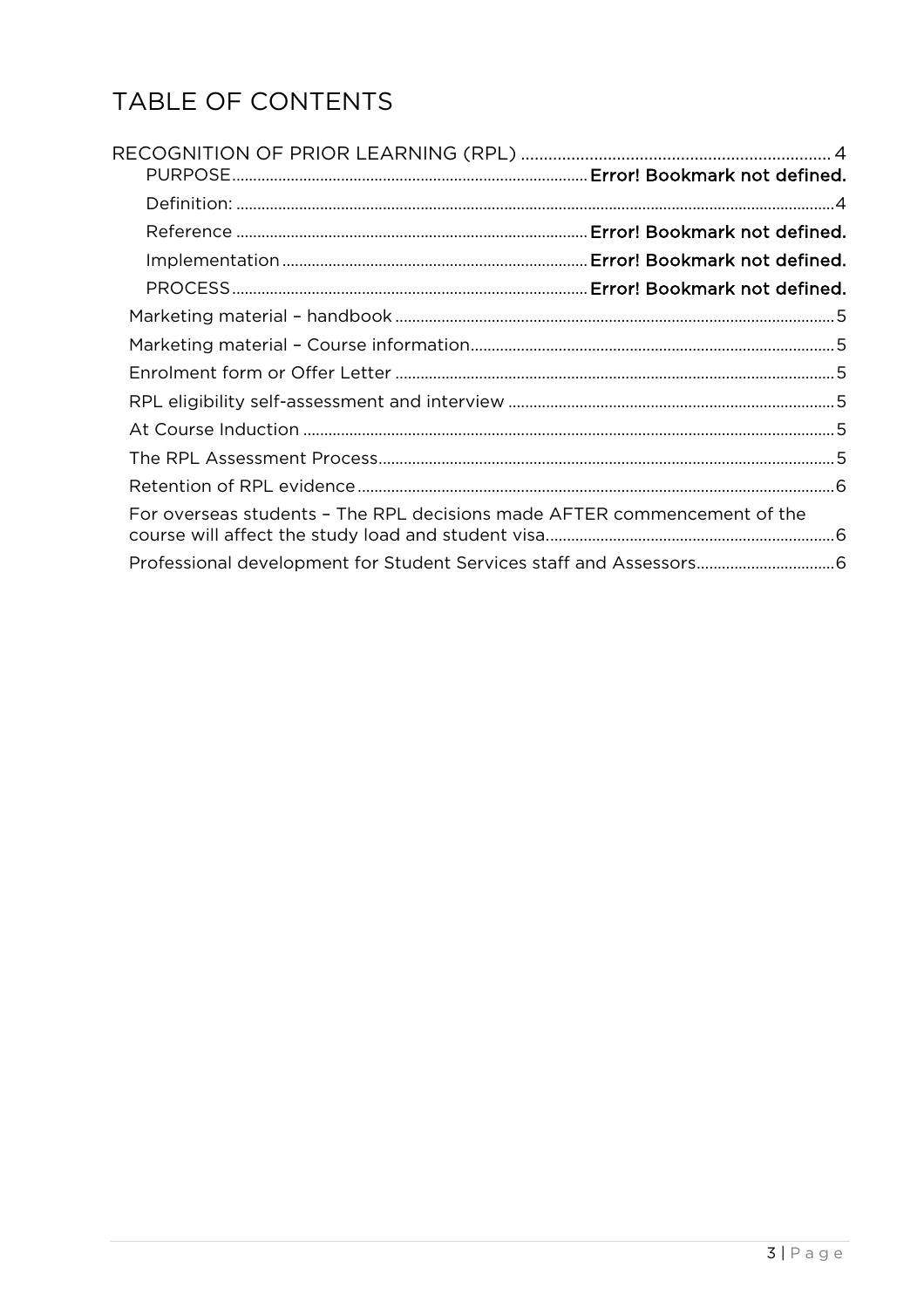### RECOGNITION OF PRIOR LEARNING (RPL)

#### PURPOSE

International Screen Academy Pty Ltd (the School) trading as School Actors School and Sydney Film School undertakes to make a Recognition process available to all students.

This policy and the recognition application processes will be communicated on the website and RPL guides and understood by administration and trainers and assessors.

#### Definition:

Recognition of Prior Learning and Recognition of Current Competency means we offer participants the opportunity to demonstrate competencies currently held regardless of how, when and where the learning occurred and experience, skills and knowledge was gathered such as formal or informal training and work experience. RPL is an assessment process.

#### REFERENCES

| <b>Standard 1</b> | Clause 1.12 Recognition |
|-------------------|-------------------------|
|                   |                         |

#### IMPLEMENTATION

The Executive Chairman is responsible for policy and implementation decisions.

The Director of Education is responsible for ensuring the RTO implements recognition and credit transfer policy and procedures. Where this has an impact of expected duration of study for an international student, this must be followed through as required in the National Code.

The Trainers and Assessors will understand and implement recognition policy and refer to the manager.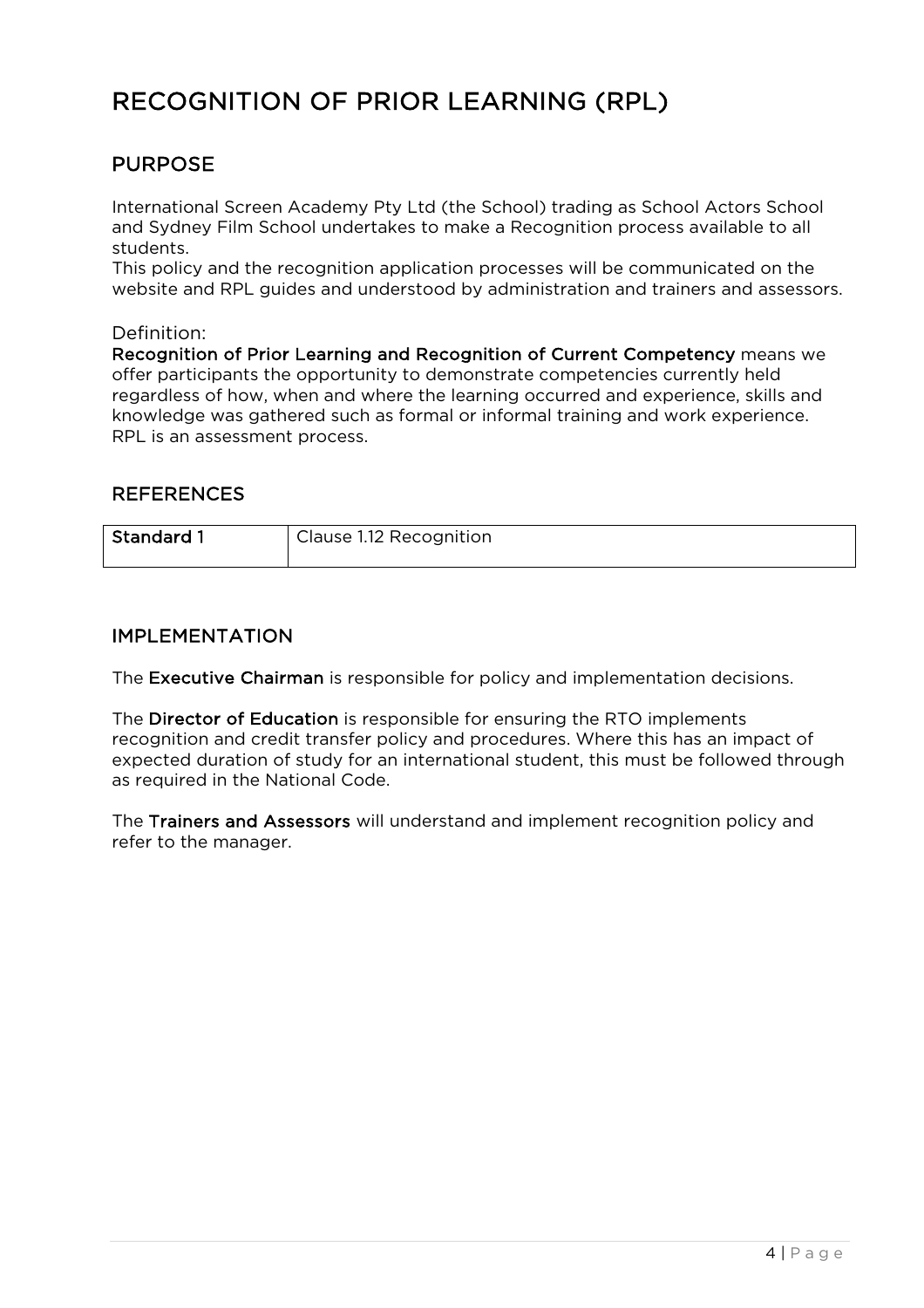### PROCESS

#### Marketing material – handbook

The website and pre-enrolment Information including the Handbook will include "nontechnical" explanations of recognition (RPL) and how this can be followed up by the individual on the application process and the enrolment form and through student services.

#### Marketing material – Course information

The course specific information on the website and print material will provide details of the course and units and again state that recognition of prior learning (RPL) is available and this can be followed up by the individual in the application process and on the enrolment form and through student services

#### Enrolment form or Offer Letter

The enrolment form will include a tick box where the applicant can indicate s/he wants to apply for RPL. The standard fees are paid and the student services follow up with the applicant.

The candidate completes the application and interview process and may be offered a place in the course.

#### For overseas students - decisions may need to be made prior to the letter of offer and confirmation of enrolment (CoE)

#### RPL eligibility self-assessment and interview

Student services will communicate with the student by phone and email where RPL has been requested and this will be part of the interview and audition application process.

An initial RPL interview is conducted with the Director of Education. The interview process follows procedures and RPL application process forms and the interview must confirm capacity to provide verifiable evidence and the likelihood of the candidate being able to put the RPL portfolio together.

The Director of Education will continue this RPL eligibility process with the student till such time as it is clear how much RPL will be offered and the portfolio and interview approach.

Recognition will affect the duration of the course and the expected study load. Therefore, where the application has been made prior to confirmation of the course, the credentialing and assessment made need to be undertaken. This will be on a case by case basis.

The student will be provided with the confirmation of the RPL decision in writing.

#### At Course Induction

Recognition of Prior Learning will be explained again at the commencement of the course with steps to follow. Induction includes a signed confirmation form that mentions RPL and is signed and files for each student.

#### The RPL Assessment Process

The Director of Education will allocate the RPL candidate to an Assessor. The RPL Guide and full evidence requirement documents will be prepared and supplied to the student.